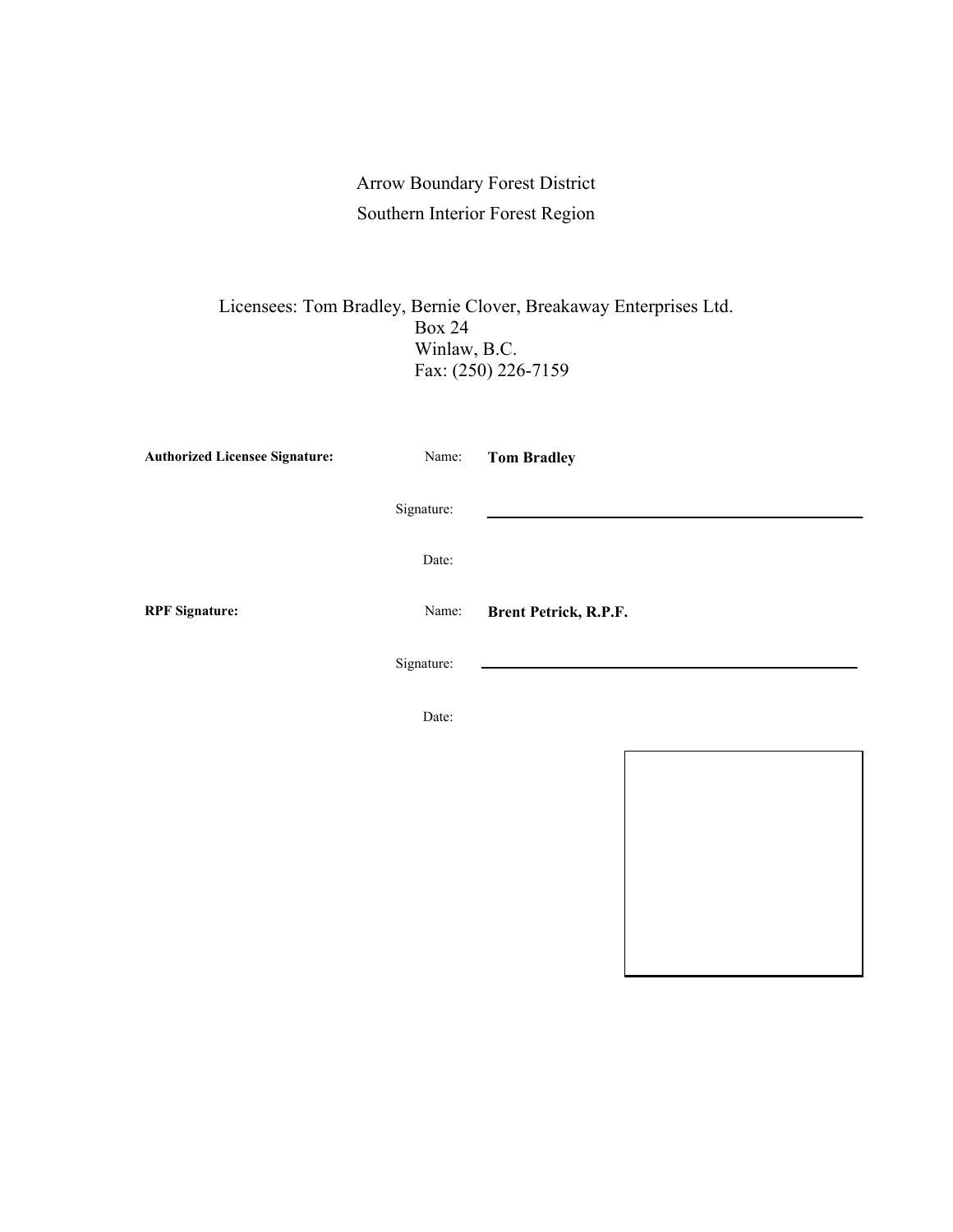## **Woodlot Licence W1832**

# Major Amendment to Forest Development Plan #1

#### **Table of Contents**

| $\mathbf{1}$   |       |  |
|----------------|-------|--|
|                | 1.1   |  |
|                | 1.2   |  |
| $\overline{2}$ |       |  |
| 3              |       |  |
|                | 3.1   |  |
|                | 3.2   |  |
|                | 3.2.1 |  |
|                | 3.2.2 |  |
|                | 3.2.3 |  |
|                | 3.3   |  |
|                | 3.4   |  |
|                | 3.5   |  |
|                | 3.5.1 |  |
|                | 3.5.2 |  |
|                | 3.5.3 |  |
|                | 3.5.4 |  |
|                | 3.5.5 |  |
|                | 3.6   |  |
|                | 3.7   |  |
|                | 3.8   |  |
| 4              |       |  |
|                | 4.1   |  |
|                | 4.2   |  |
| 5              |       |  |
|                | 5.1   |  |
|                | 5.2   |  |
|                | 5.3   |  |
| 6              |       |  |
|                | 6.1   |  |
|                | 6.2   |  |
|                | 6.3   |  |
|                | 6.4   |  |
|                | 6.5   |  |
|                | 6.5.1 |  |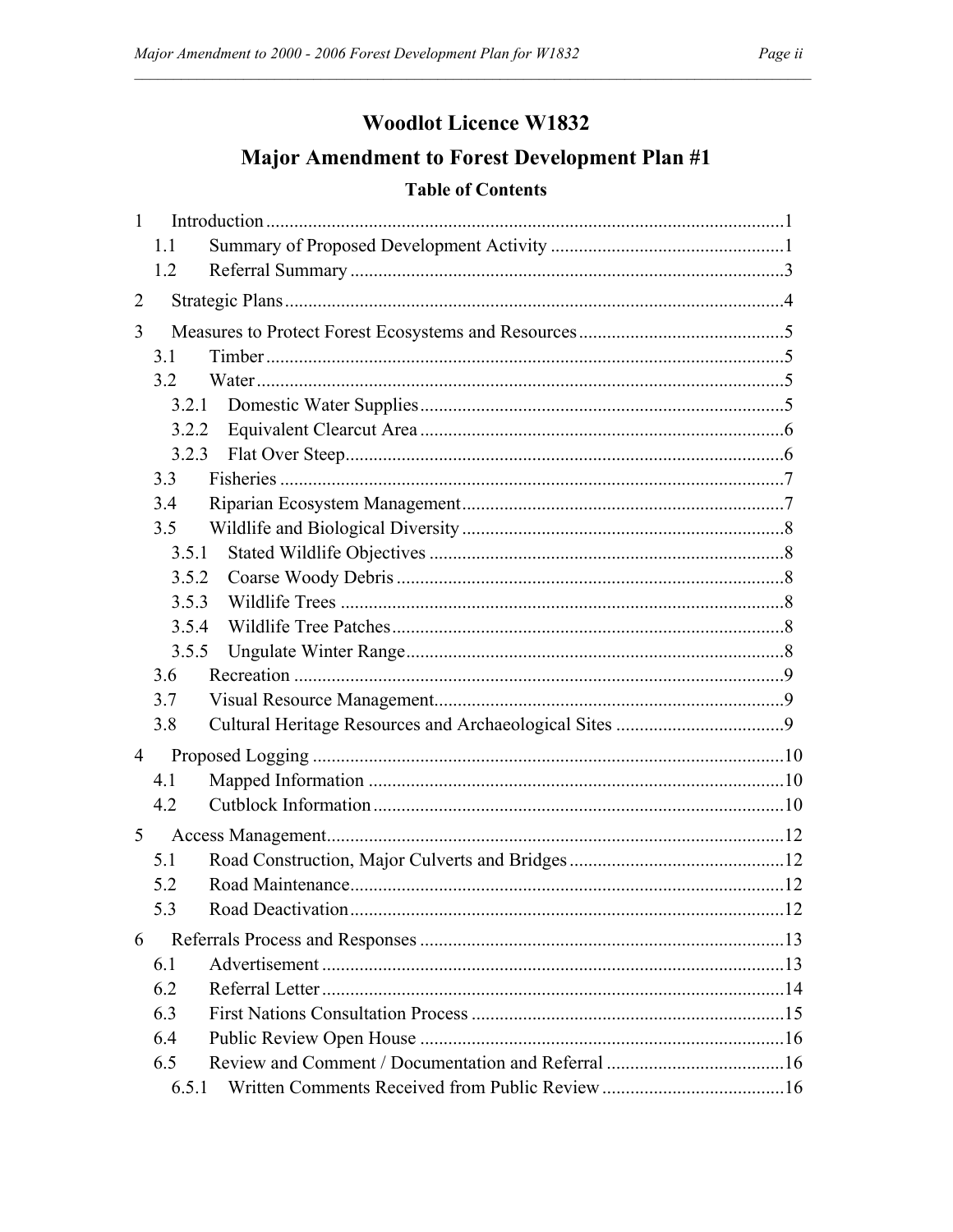## **List of Figures**

### **List of Tables**

| Table 3: Current Equivalent Clearcut Area in North Fork Watershed and Proposed |  |
|--------------------------------------------------------------------------------|--|
|                                                                                |  |
|                                                                                |  |
|                                                                                |  |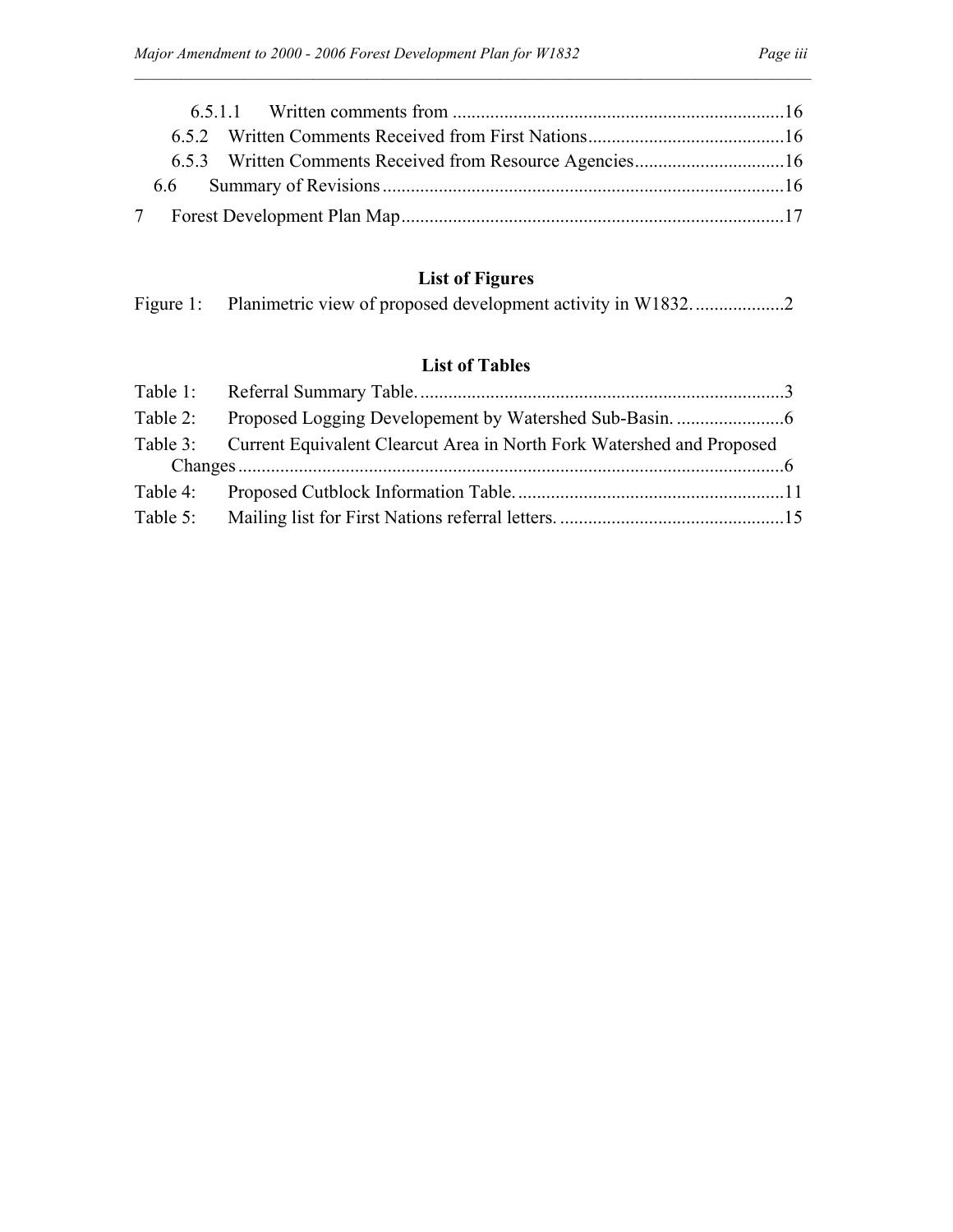# **Woodlot Licence W1832 Major Amendment to Forest Development Plan #1 Term: January 1, 2000 to December 31, 2005**

## 1 Introduction

This is document and accompanying map present a Major Amendment to Forest Development Plan #1 for Woodlot Licence W1832.

This Forest Development Plan Amendment is based on field work carried out in May 2005. The Amendment proposes harvesting of a single one hectare cut block accessed by an existing road in W1832. The cut block is required for administrative purposes to facilitate amortization (carry forward) of road costs from recent road building to future logging activity. The administrative need for the additional cut block arose following an unexpected change in the Appraisal Manual on April 1, 2005.

This Amendment addresses the portions of W1832 within the North Fork watershed. Resource management issues in the remainder of the Woodlot, which is not affected by the activity proposed in this Amendment, are not explicitly addressed.

This Forest Development Plan Amendment will be subject to a formal public review process.

The Woodlot Licence Forest Management Regulation instructs the Licencee to present detailed information regarding stand composition, stand ecology, cutting prescriptions, and logging methods either entirely in the development plan or entirely in the site plan (the next level of operational planning). We have chosen to present the detailed information in the site plans, so this development plan contains general information only.

Unless otherwise noted, terms used in this Forest Development Plan Amendment are as defined by the definitions sections in WLFMR.

#### *1.1 Summary of Proposed Development Activity*

This Forest Development Plan Amendment proposes the harvest of a one hectare cut block accessed from an existing road. The block is located on moderate slopes in a dry pine forest that was entirely killed by bark beetles in July 2004. The block will be uphill cable yarded to a landing accessed from the existing haul road in the area. The proposed harvesting activity is located in the North Fork Creek watershed.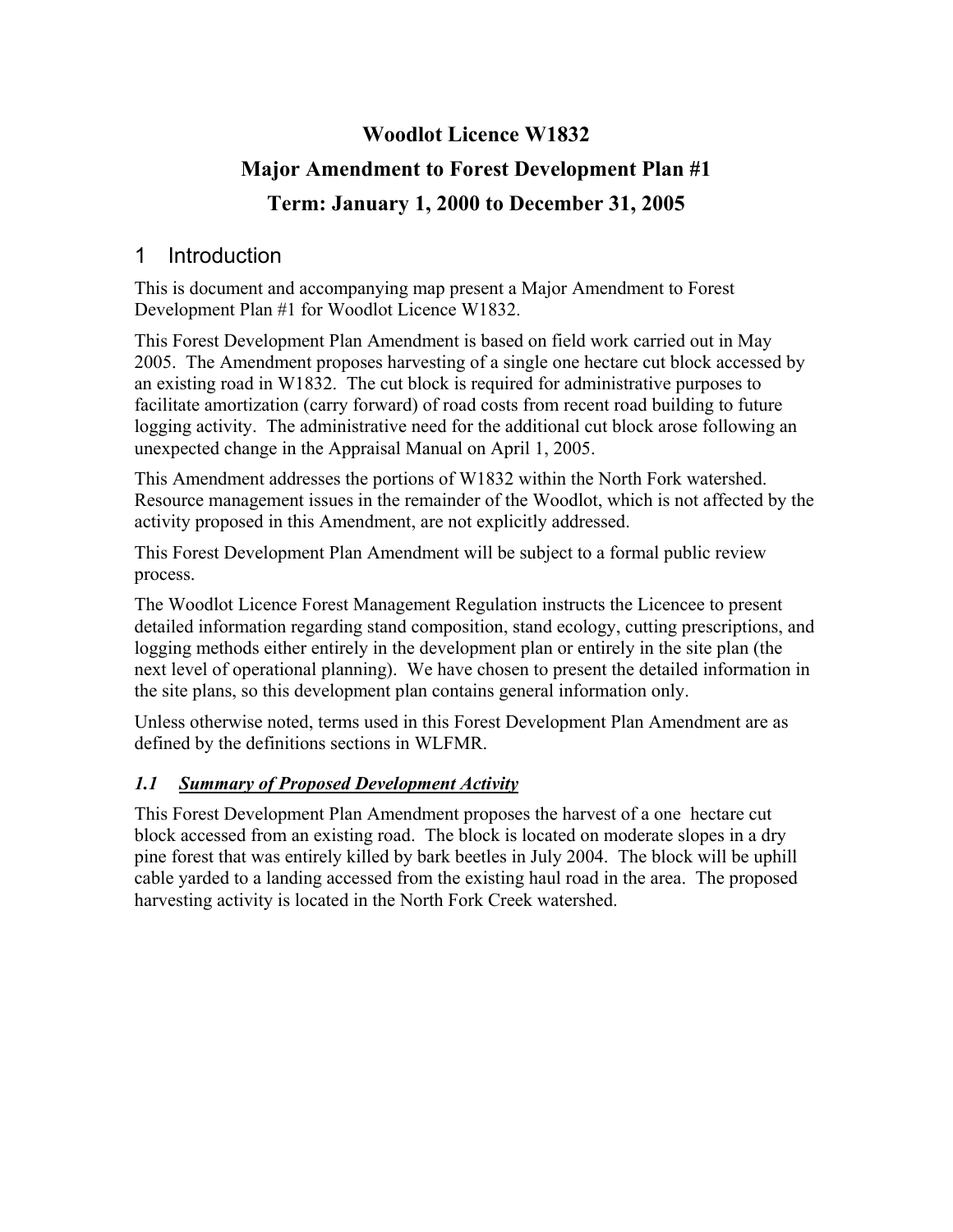

Figure 1: Planimetric view of proposed development activity in W1832. New salvage harvesting proposed under this FDP Amendment shown identified as CP C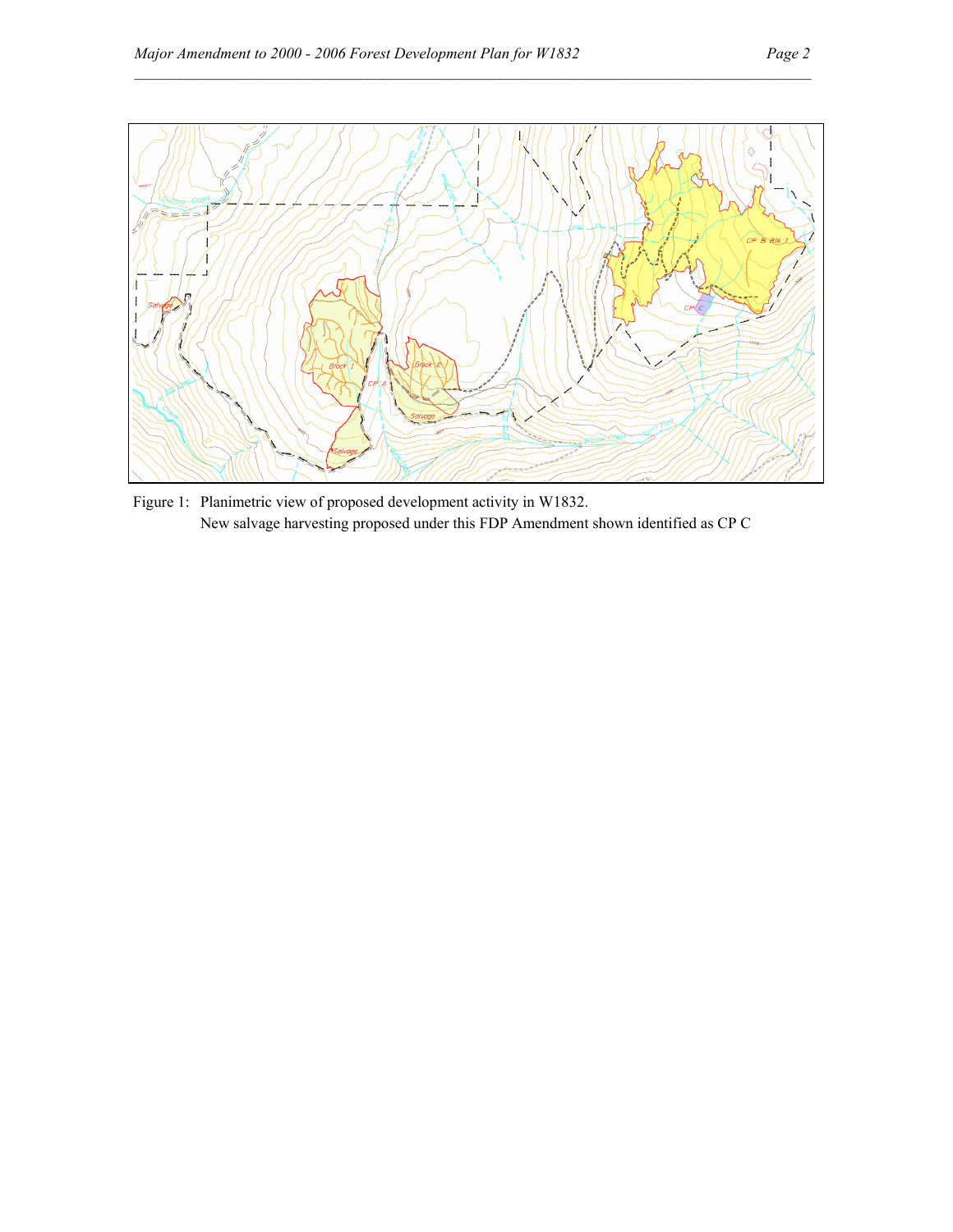## *1.2 Referral Summary*

| <b>Activity</b>                                                | Location<br><b>Date</b><br>(and media with respect to Public<br><b>Review</b> ) |                                                                                                                  | <b>Comments</b><br><b>Received</b> |              |
|----------------------------------------------------------------|---------------------------------------------------------------------------------|------------------------------------------------------------------------------------------------------------------|------------------------------------|--------------|
|                                                                |                                                                                 |                                                                                                                  | Y/N                                | Date         |
| <b>Submission of FDP Amendment</b>                             |                                                                                 |                                                                                                                  |                                    |              |
| MoF Arrow Boundary Forest<br>District                          | May 26, 2005                                                                    | Submission of FDP to Arrow<br><b>Forest District Office</b>                                                      |                                    |              |
| <b>Other Tenure Referral Letters</b>                           |                                                                                 |                                                                                                                  |                                    |              |
| First Nations (See Section 6.3)                                | May $10/11$ ,<br>2005                                                           | Referral Letters                                                                                                 | Y                                  | May 13, 2005 |
| <b>Public Review</b>                                           |                                                                                 |                                                                                                                  |                                    |              |
| Advertising                                                    | May 17 to 19,<br>2005                                                           | Nelson Daily News newspaper                                                                                      |                                    |              |
| Public Viewing Forum                                           | May 20, 2005                                                                    | Spicer Center, Winlaw B.C.                                                                                       |                                    |              |
| Internet Posting of FDP<br>Amendment and planning<br>documents | May 21, 2005                                                                    | http://www.winlawwoodlot.ca                                                                                      |                                    |              |
| Others:                                                        |                                                                                 |                                                                                                                  |                                    |              |
| Winlaw Watershed Committee                                     |                                                                                 | Informed of intent May 12, 2005.<br>Provided with Copies of Forest<br>Development Plan Amendment<br>May ##, 2005 |                                    | June 5, 2002 |
|                                                                |                                                                                 |                                                                                                                  |                                    |              |
| <b>Comments Deadline</b>                                       | (5 days from the date of the public viewing)                                    |                                                                                                                  |                                    | May 25, 2005 |
| <b>Submission for approval</b>                                 |                                                                                 |                                                                                                                  |                                    | June 1, 2005 |
| <b>Anticipated Approval Date</b>                               |                                                                                 |                                                                                                                  |                                    |              |

 $\mathcal{L}_\mathcal{L}$ 

Table 1: Referral Summary Table.

The results of the referral process are discussed in more detail in Section 6.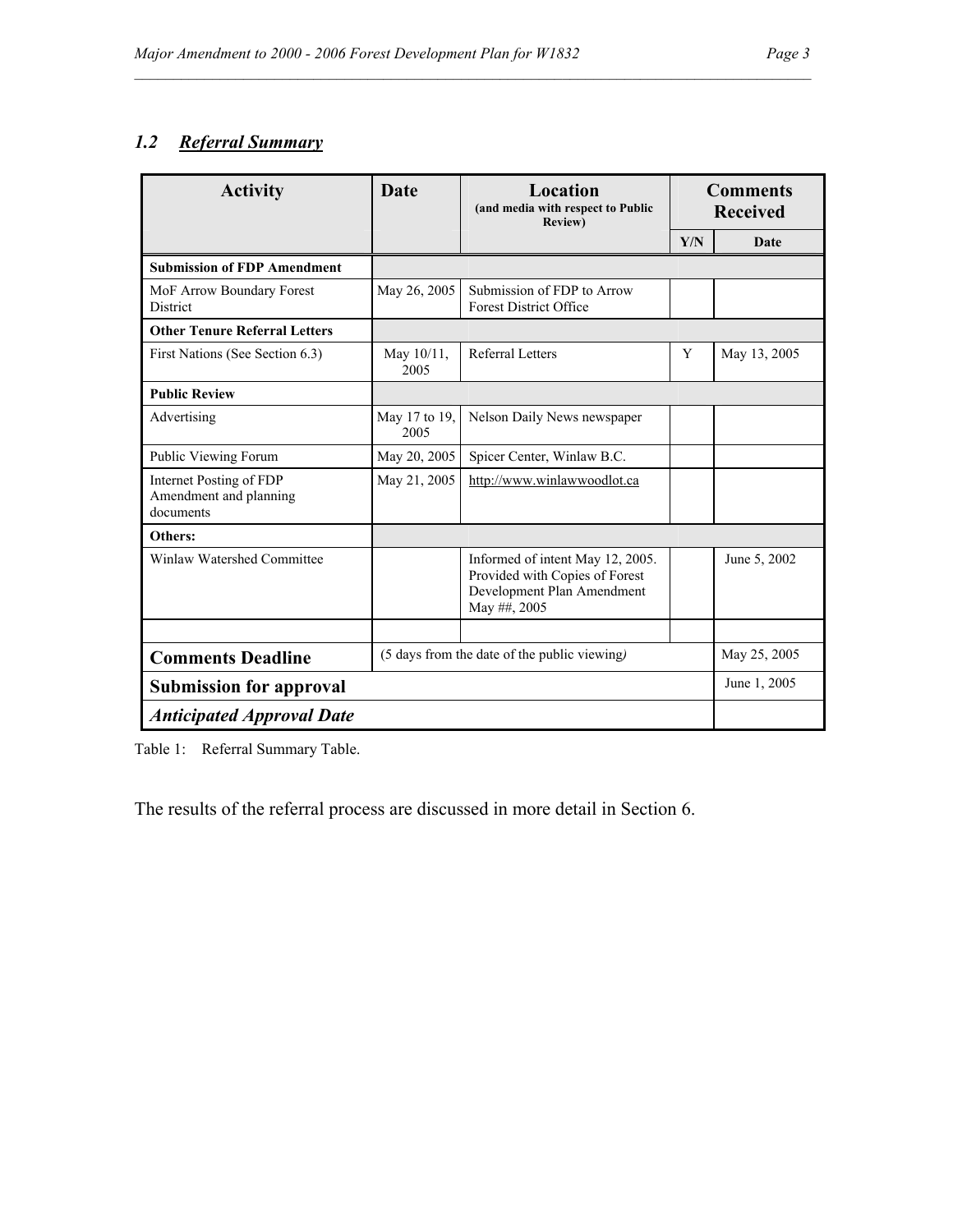## 2 Strategic Plans

The management of this FDP Amendment #1 is governed by the *Woodlot Licence Forest Management Regulation* B.C. Reg. 325/98 Deposited September 23, 1998, O.C. 1202/98 Effective November 30, 1998 (Consolidated to December 12, 2003). The regulation is in it's transition version - Pre January 31, 2004.

 $\mathcal{L}_\mathcal{L}$ 

Operations in W1832 are also guided by the *Kootenay Boundary Higher Level Plan Order<sup>1</sup>* (KBHLP).

The portions of KBHLP that apply to W1832 include:

- Section 1 of the KBHLP sets out the source of biodiversity emphasis mapping. W1832 is within Unit N513 – Pedro Creek, a medium biodiversity emphasis area.
- Section 6 addresses Consumptive Use Streams. The Strategies note that:

*The primary objective within stream side management zones of S5 and S6 streams licensed for human consumption, is to provide for the protection and management of water quality associated with these streams. The best management practices of S4 streams (interior), as set out on page 50 of the Riparian Management Guidebook, will help in the development of the specific measures to safeguard water licensed for human consumption in Objective 6 (1) (a) (ii). The best management practices may be modified when an alternate could provide better results for water quality protection.* 

Streamside management practices are discussed in Section 3.4 of this Amendment.

- Section 8 applies to fire maintained ecosystems, and provides possibilities for restoration work in dry forest ecosystems. This applies to the lowest elevation part of the woodlot, but is not a factor in this Forest Development Plan Amendment.
- Section 9 of the strategies addresses visual management. Section 3.7 of this FDP which addresses visual management is in compliance with Section 9 of the Strategies.

 $\overline{a}$ 

<sup>1</sup> http://www.winlawwoodlot.ca/backgrnd/order.pdf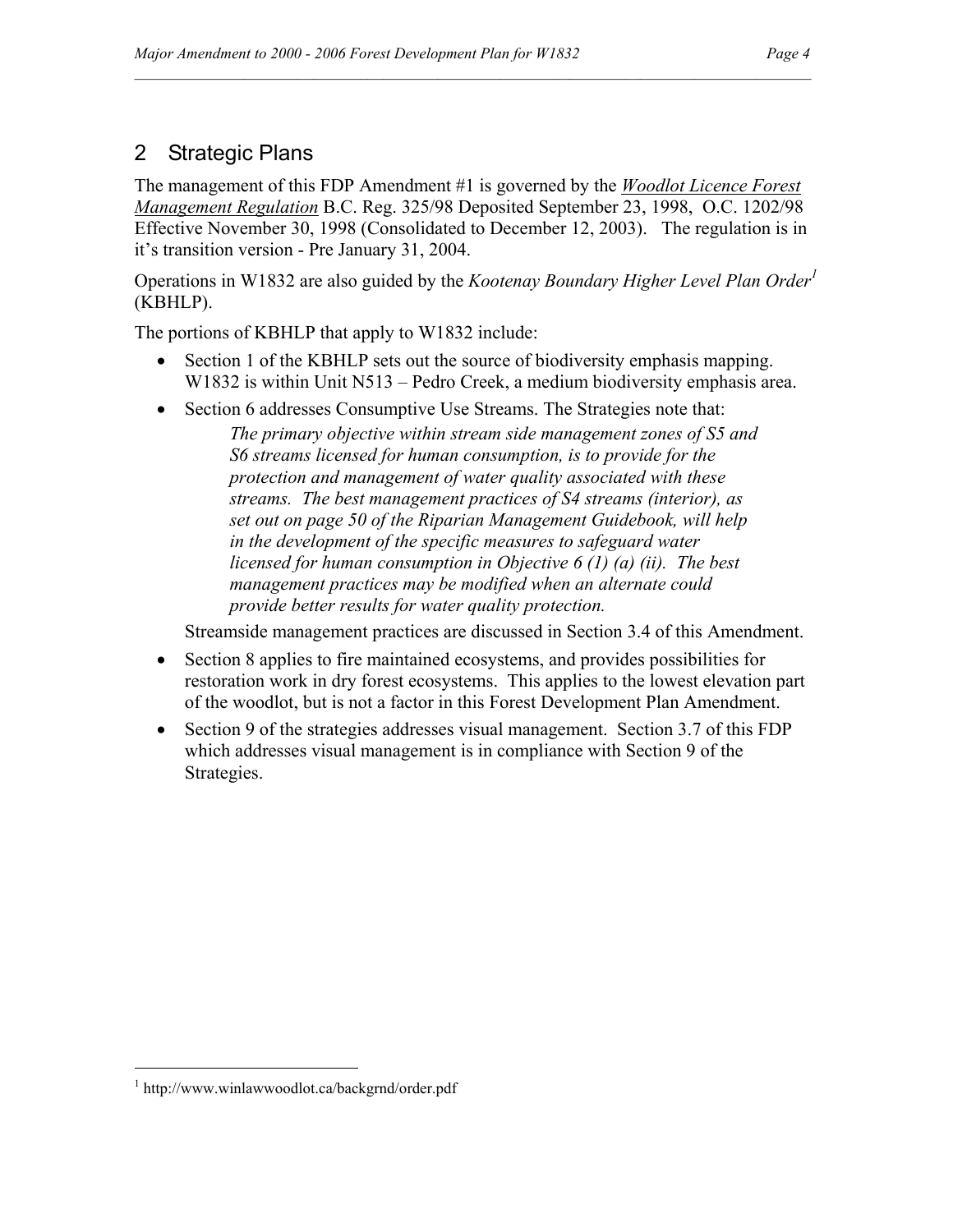## 3 Measures to Protect Forest Ecosystems and Resources

#### *3.1 Timber*

W1832 is currently the site of a Mountain Pine beetle epidemic. All development activity and all logging activity in the woodlot is currently directed towards salvage of beetle killed timber.

 $\mathcal{L}_\mathcal{L}$ 

#### *3.2 Water*

#### 3.2.1 Domestic Water Supplies

Operations proposed in this FDP Amendment are located in the North Fork Creek watershed. Harvesting is proposed adjacent to an S-6 stream, 460 meters from the main North Fork channel. No domestic water supply intakes are located on North Fork Creek, but North Fork Creek is a main tributary of Winlaw Creek, a heavily used domestic water source.

The keystones of our initial water management approach were to:

- 1. maintain functioning forest ecosystems,
- 2. maintain forest cover,
- 3. maintain natural drainage patterns,
- 4. minimize site and soil disturbance, and
- 5. set a sustainable timber harvest rate which is balanced to the productive capacity of land within the woodlot and the needs of watershed management.

Objectives 1 and 2, and 5 above have been greatly impacted by the pine beetle epidemic. It is estimated that beetles will have kill 30% of the trees in W1832 by 2006.

This is a significant and rapid alteration to forest cover and forest hydrology.

Given the Forest Health issues facing this woodlot our water management approach is centered around minimizing the site level disturbance levels as outlined in regulation and identification and maintenance of natural drainage patterns throughout forest operations.

Table 2 shows the distribution of proposed logging activity by watershed unit.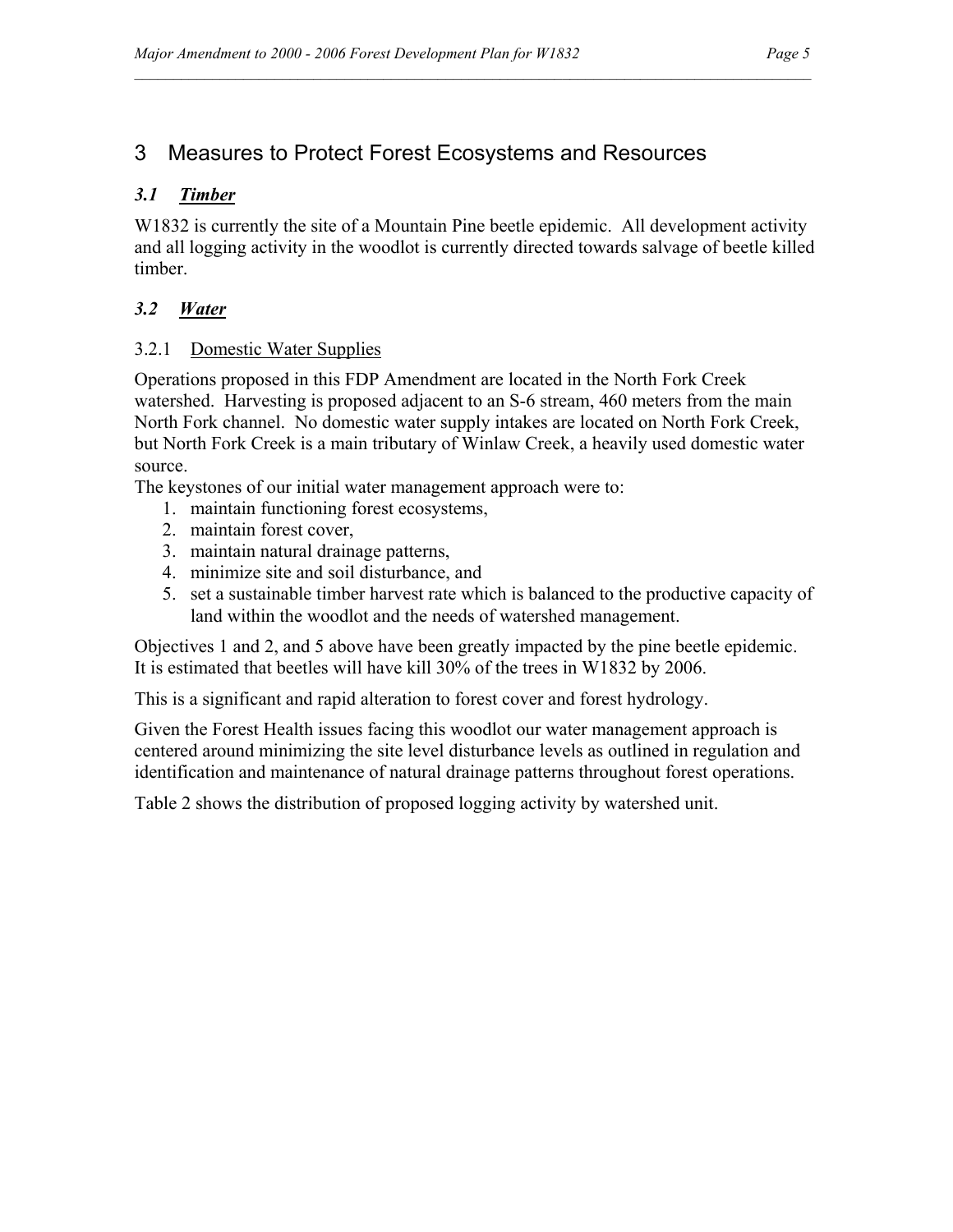|--|--|

| <b>Watershed Name</b>       | <b>Watershed Class</b> | Total<br>Watershed<br>Area<br>(hectares) | Watershed<br>Area in<br>W1832<br>(hectares) | Area of<br>Proposed<br>Harvesting<br>(hectares) | Percentage of<br>Watershed in<br>Proposed<br>Harvest<br>Areas | Length of<br>Road<br>Development<br>in Watershed<br>(meters) |
|-----------------------------|------------------------|------------------------------------------|---------------------------------------------|-------------------------------------------------|---------------------------------------------------------------|--------------------------------------------------------------|
| Dumont Creek                | Class 2                | 591                                      | 255                                         | $\Omega$                                        | $0\%$                                                         | 0                                                            |
| North Fork Creek            | Class 3 Sub-Basin      | 804                                      | 137                                         | 1.0                                             | 0.1%                                                          | 0                                                            |
| Woodw ard Face              | Class 1                | 180                                      | 30                                          | $\Omega$                                        | $0\%$                                                         | $\Omega$                                                     |
| Low er Main Winlaw Creek    | Class 3 Sub-Basin      | 271                                      | 50                                          | $\Omega$                                        | $0\%$                                                         | 0                                                            |
| Low er Trozzo Creek         | Class 3 Sub-Basin      | 1,194                                    | 127                                         | 0                                               | $0\%$                                                         | 0                                                            |
| Dunn Creek                  | Not Defined            | Not Defined                              | 21                                          | 0                                               | $0\%$                                                         | 0                                                            |
| Totals (excluding Dunn Ck): |                        | 3,039                                    | 598                                         | 1.0                                             | n/a                                                           | n/a                                                          |

Table 2: Proposed Logging Developement by Watershed Sub-Basin.

#### 3.2.2 Equivalent Clearcut Area

All development proposed in this FDP Amendment is within the North Fork Creek watershed, a Class 3 sub-unit.

Table 3 shows the current equivalent clearcut area in the North Fork watershed, using existing and approved harvesting to calculate the existing ECA. The one hectare cut block proposed in this Amendment has no material effect on ECA levels in the watershed.

| Map Reference | Watershed<br>Name   | Watershed<br>Area | Existing ECA % | Proposed<br>Harvesting Area | Proposed ECA % |
|---------------|---------------------|-------------------|----------------|-----------------------------|----------------|
|               |                     | (ha)              |                | (ha)                        |                |
| 82F063        | North Fork<br>Creek | 804               | 20%            | 1.0                         | 20%            |

Table 3: Current Equivalent Clearcut Area in North Fork Watershed and Proposed Changes

#### 3.2.3 Flat Over Steep

The forest health issues facing the pine stands of this woodlot may result in future risks as eastern portions of the woodlot shed water on steep slopes above North Creek. The changes in forest cover are being driven by pine beetle activity. The mature pine forest within these small drainage basins in question is already dead, and will have no hydrological effects in a few years.

The Licensee's will mitigate the potential impact of these increased flows by ensuring that natural drainage patterns are maintained throughout harvested areas and along all forest roads.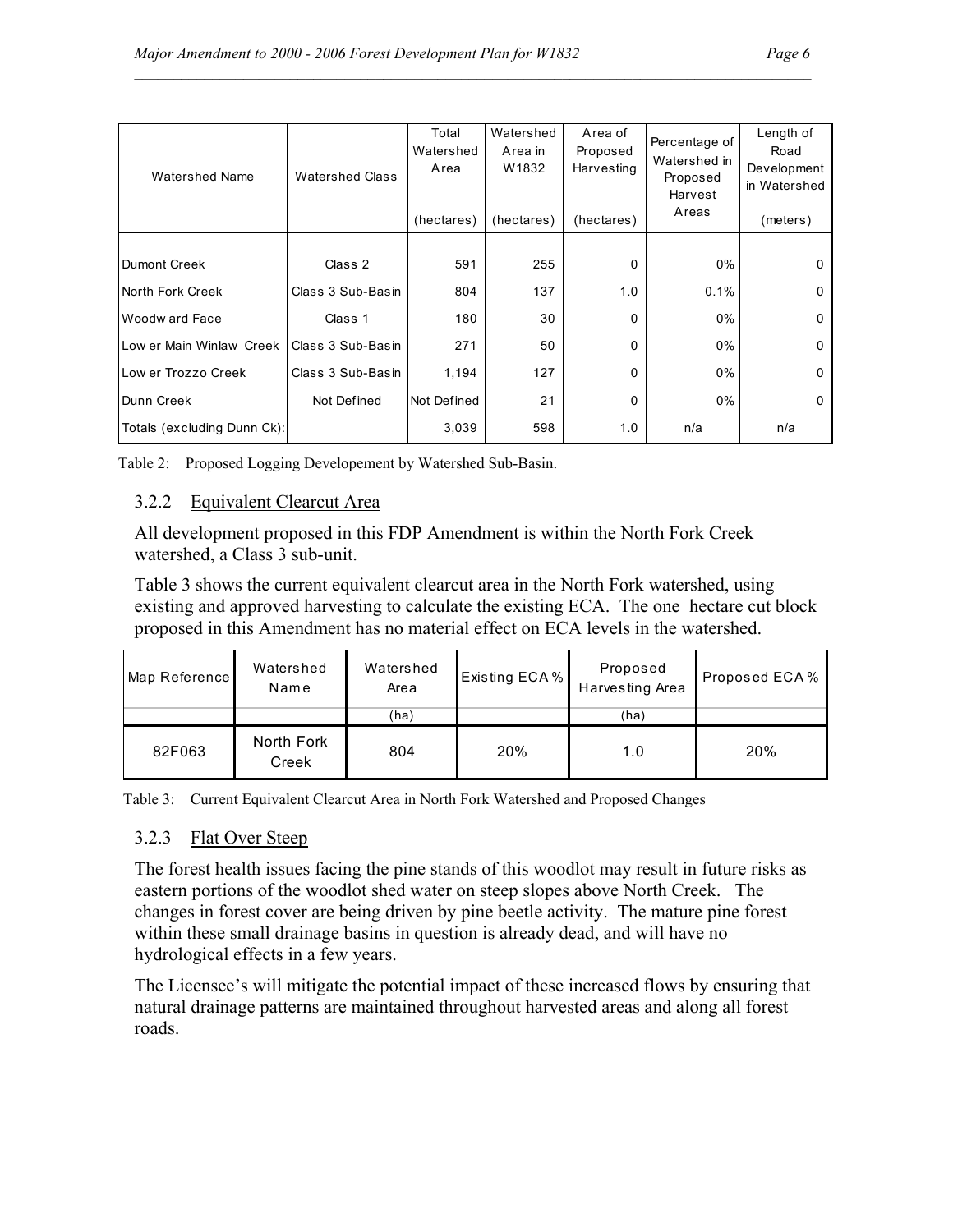The one hectare harvest block proposed by this FDP Amendment is located above steep terrain, but the small block is not expected to result in significant increases in water flow. No road construction is proposed in this Amendment.

### *3.3 Fisheries*

 $\overline{a}$ 

Winlaw Creek is a fishbearing stream. North Fork Creek is not a fish bearing stream  $(Halsey 1997)<sup>2</sup>$ . The area proposed for harvest in this amendment drains into North Fork Creek, which drains into Winlaw Creek.

We propose harvesting of dead timber in Riparian Management Zone of the S-6 stream adjacent to the proposed cutblock. This measure will mitigate sediment yield in the RMZ, as discussed in Section 3.4.

#### *3.4 Riparian Ecosystem Management*

The harvest area proposed in this FDP Amendment borders a small S-6 class ephemeral creek, and the top corner of the block is crossed by a moist swale classed as a Non-Classified Drainage. The S-6 stream has a Riparian Management Zone (RMZ) width of 20 meters each side. The NCD does not have a RMZ.

The riparian management goal set out in the Management Plan for W1832 is to direct 50% of timber yield within Riparian Management Zones to the creation and maintenance of old growth habitat and coarse woody debris. Leave trees, old growth structures, and coarse woody debris should be concentrated in the riparian ecosystem within the Riparian Management Zone.

Unfortunately, the pine beetle infestation has rendered these plans impractical in the proposed harvest area. Only a few of the trees in the RMZ of the S-6 creek are still alive. These living stems will be retained. We plan to salvage the dead stems from the west bank of the creek, and leave the dead stems on the east bank.

Most of the trees in the RMZ have been killed by the pine beetle. In order to minimize impacts to the seasonal S-6 stream, we plan to salvage the beetle killed trees right to the stream edge where the proposed cut block borders the S-6 stream. If the dead trees are left standing, they will progressively windthrow over the next decade, churning the soil adjacent to or within the seasonally wetted area, resulting in increased sediment yield. If we fall and skid the dead trees away from the creek, we will prevent some of this soil churning, and slightly reduce these impacts. No cross channel yarding is planned. Trees rooted on the east side of the S-6 channel will be left in place, and will likely negatively impact the stream channel as they fall.

 $2$  T. G. Halsey. 1997 Winlaw Creek Watershed Restoration Program: Level I Fish Habitat Assessment. Consultants report prepared for the Winlaw Watershed Committee.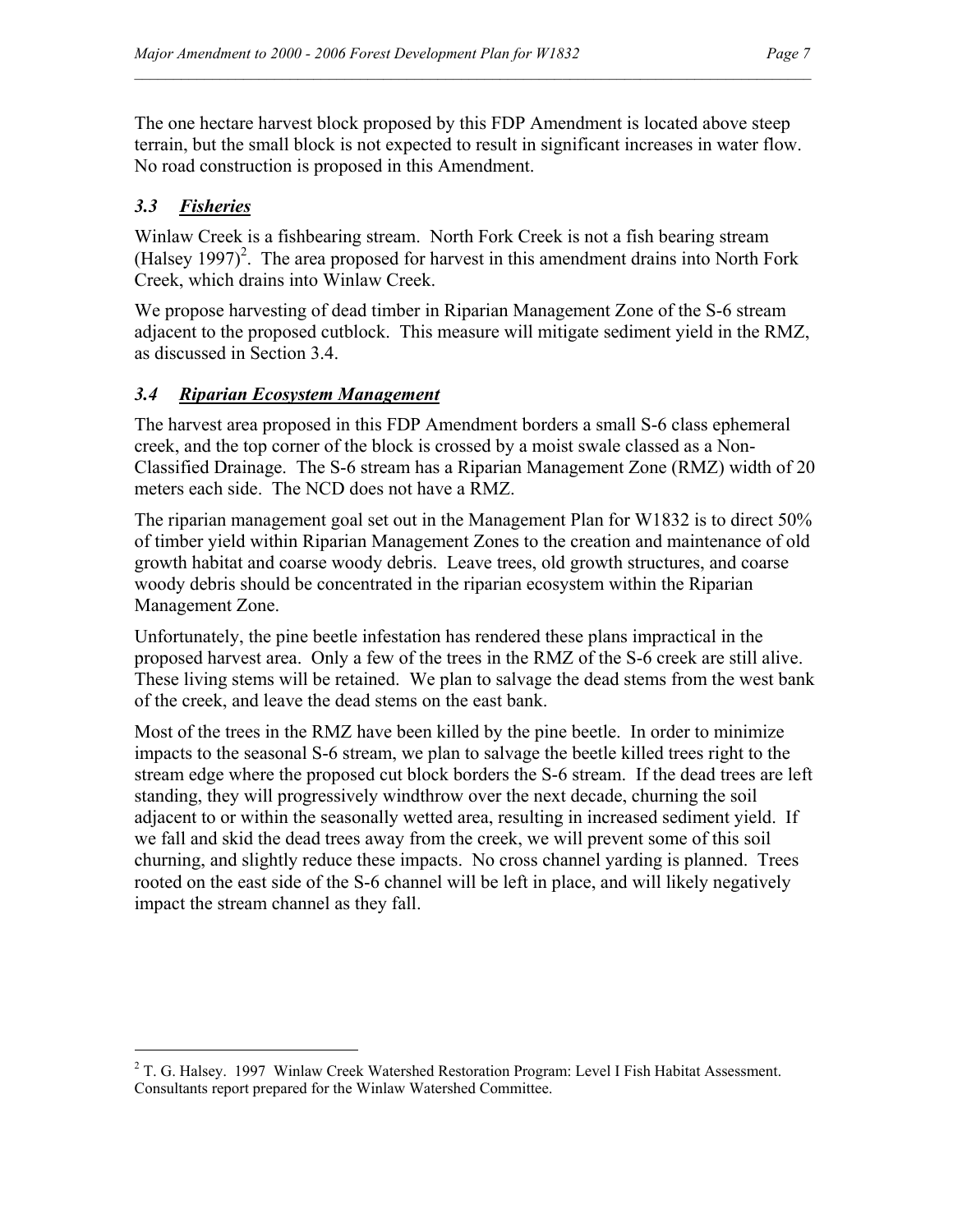#### *3.5 Wildlife and Biological Diversity*

#### 3.5.1 Stated Wildlife Objectives

Pursuant to Section 9(2)(3) of the WLPPR and in discussion with the Ministry of Sustainable Resource Management, Ecosystem Specialist, the there are no known Wildlife Habitat Areas on the woodlot landbase.

 $\mathcal{L}_\mathcal{L}$ 

There does exist potential for the Blue listed Coeur d Alene Salamander habitat within the ICHdw and ICHmw2 biogeoclimatic subzones on the woodlot. Should this species be identified, the appropriate measures will be undertaken to protect sufficient habitat as outlined in the Accounts and Measures for Managing Identified Wildlife – Accounts V.2004. (Have contacted Ted Antifo for any WHA designations and endangered species in the woodlot ecosystem)

We are not aware of denning or breeding activity within the proposed development. The proposed one hectare salvage block will not significantly decrease habitat values for any wildlife species.

#### 3.5.2 Coarse Woody Debris

Abundant coarse woody debris will be left on site after harvest in the form of small diameter, non-merchantable pine and larger diameter, grey attack, checked stems.

The Management Plan for W1832 sets a target of 15% of net timber management site productivity diverted to full cycle trees for future coarse woody debris supplies. This target will not be met in the proposed pine salvage block because only a small fraction of the trees in the area remain alive. All living non-pine trees that can be retained during yarding will be left standing.

#### 3.5.3 Wildlife Trees

Wildlife trees are trees with specific features or groups of features which make them suitable and desirable for wildlife habitat. The pine forest in the proposed harvest area contained few or no trees with significant wildlife tree features.

Any living, non-pine trees that can be retained during yarding will be left standing. This will likely result in retention of scattered cedar and hemlock stems along the east side of the block, adjacent to the S-6 stream.

#### 3.5.4 Wildlife Tree Patches

A Comprehensive Plan for Wildlife Tree Retention (CPWTR) has been prepared for W1832. This plan shows the location of wildlife tree patches, which are proposed at this time. The CPWTR may be revised as additional information becomes available.

No additions or modifications to the CPWTR are proposed at this time.

#### 3.5.5 Ungulate Winter Range

The proposed harvesting is outside of all known ungulate winter range areas.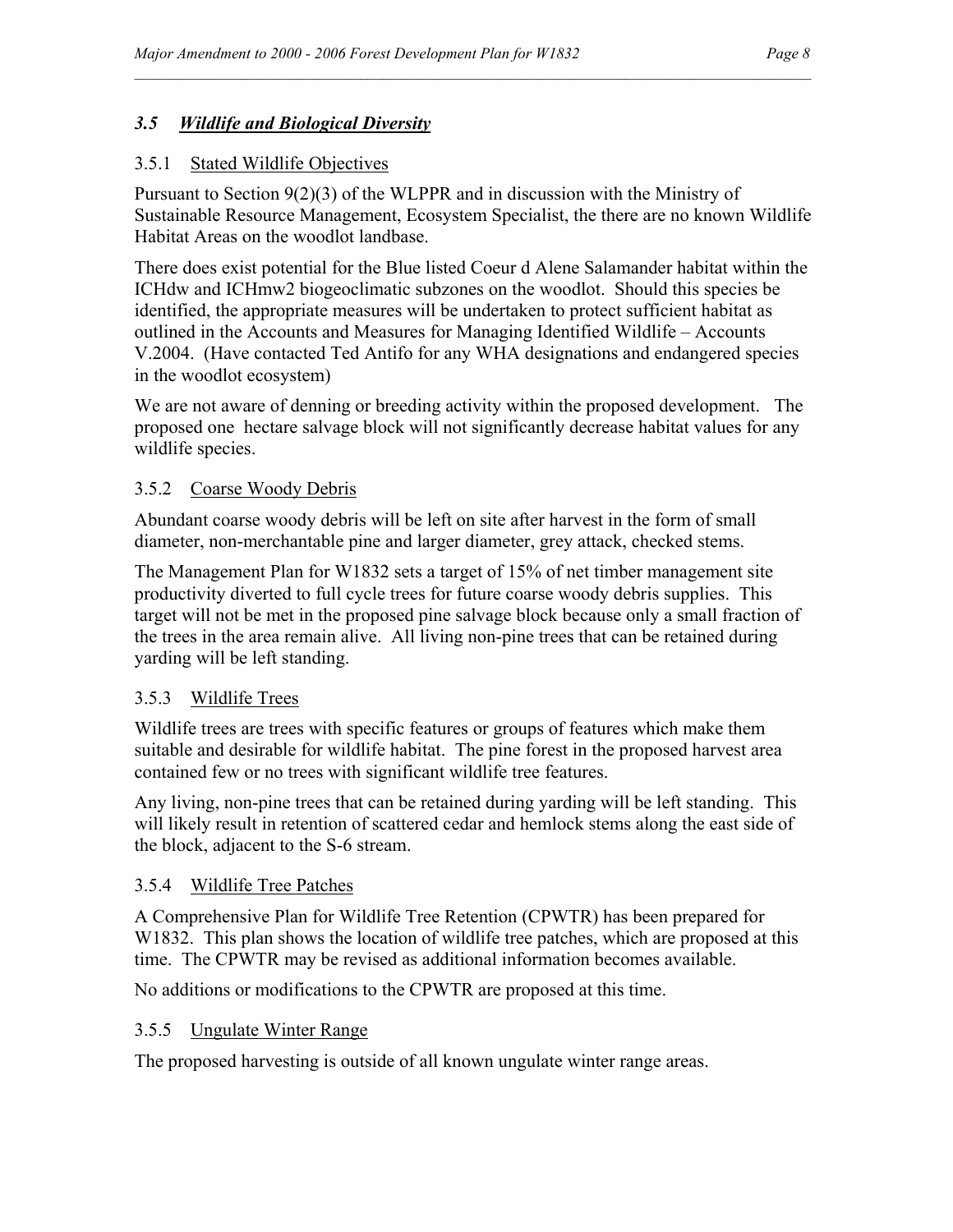### *3.6 Recreation*

The proposed one hectare harvest block will have no significant impacts on recreational use or potential.

 $\mathcal{L}_\mathcal{L}$ 

### *3.7 Visual Resource Management*

The proposed one hectare block is visible from only a few locations, including a short section of Highway 6 about 4 km south of Winlaw, and the Kazakoff and Drake Road areas on the west side of the Slocan Valley. The proposed one hectare block will remain visually subordinate in the landscape, and will be a minor feature compared to the 46 hectare beetles salvage block immediately upslope in W1832 and the 100 hectare B.C. Timber Sales beetle salvage block above that.

#### *3.8 Cultural Heritage Resources and Archaeological Sites*

An Archeological Overview Assessment completed by Kutenai West Heritage Consulting Ltd. in 1997<sup>3</sup> identified several areas of potential interest in low elevation areas in W1832, but no areas of potential interest in the upper portion of the woodlot, where the proposed harvesting is located.

 $\overline{a}$ 

<sup>3</sup> http://www.winlawwoodlot.ca/fdp/W1832\_arch.pdf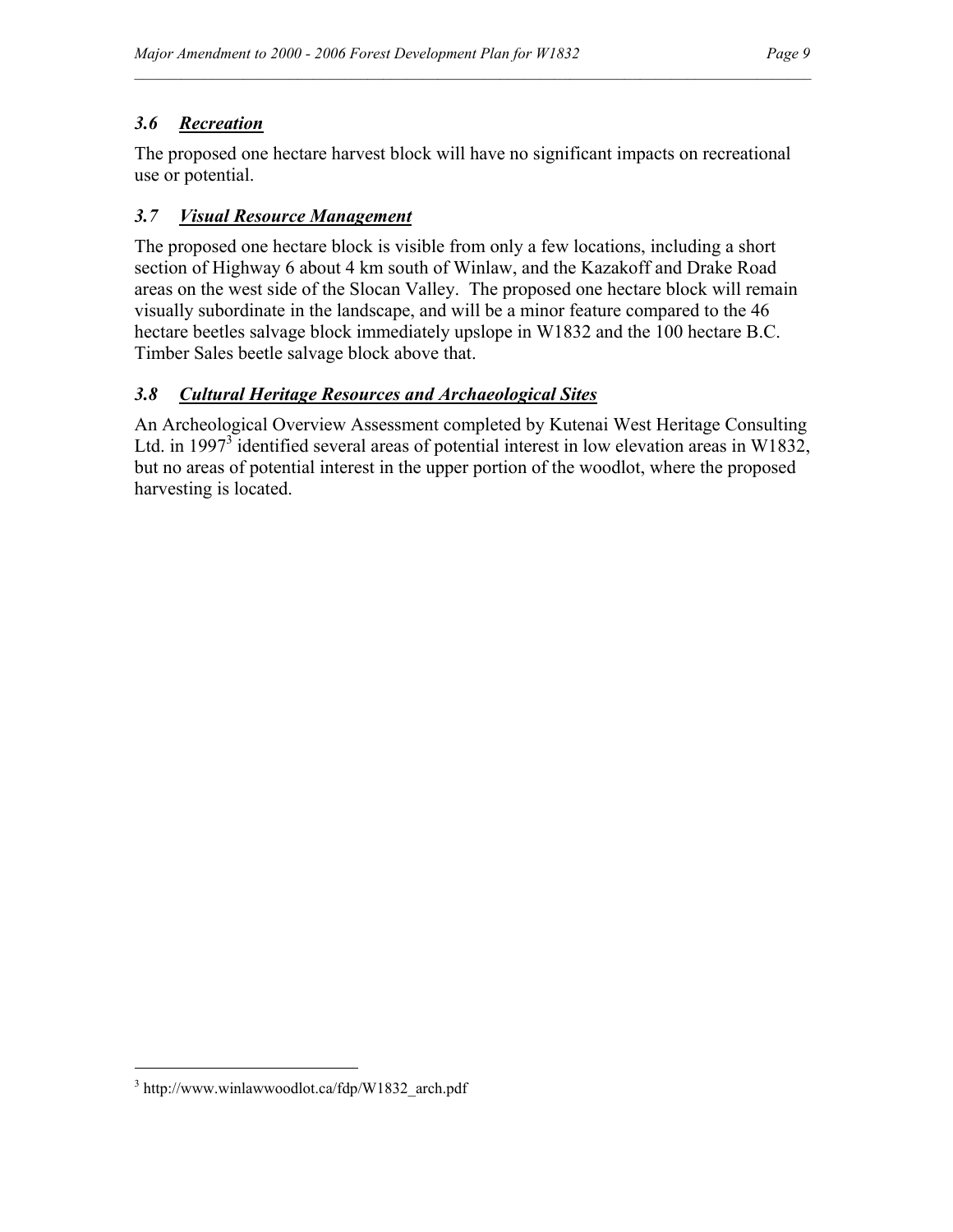## 4 Proposed Logging

#### *4.1 Mapped Information*

The following required information for areas affected by proposed operations is shown on the accompanying development plan map:

 $\mathcal{L}_\mathcal{L}$ 

- Location of proposed cutblock
- Riparian class of streams and wetlands
- Location of sensitive slopes

### *4.2 Cutblock Information*

Table 4 lists the area, logging method, and interaction with riparian zones for the cut blocks proposed in this Forest Development Plan Amendment.

The harvesting proposed under this FDP Amendment will be a clearcut with reserves. All lodgepole pine will be harvested, and all non-pine stems that are not in yarding corridors will be retained.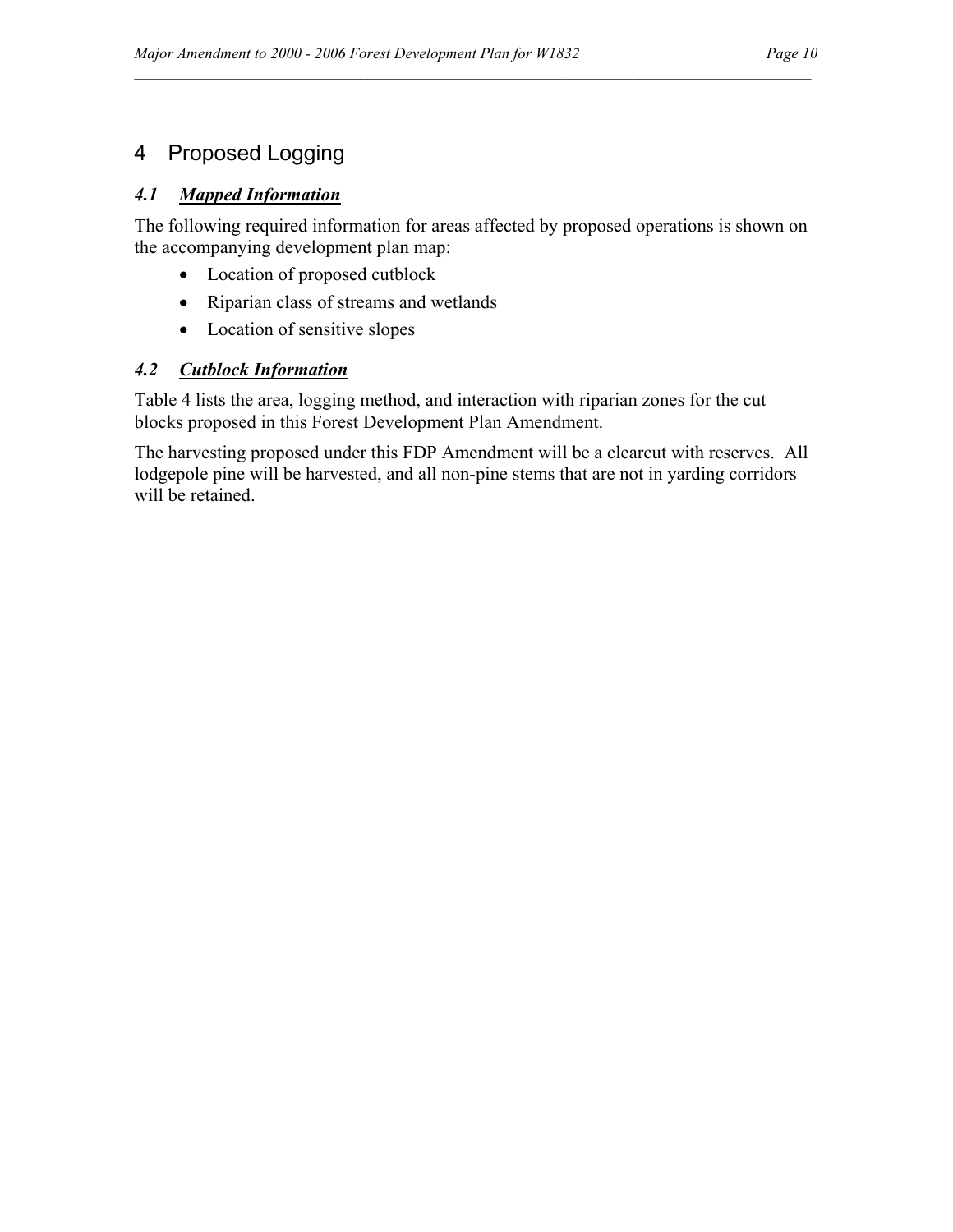| <b>Cutting Unit</b>                          | <b>Total Area</b> | Non-          | Forested Reserves<br>Riparian | Tree<br>Patches<br><b>Nildlife</b> | Harvesting<br>Area<br>Net | Silvicultural System                 | Method<br><b>Buibbon</b> | Harvesting in<br>Management<br>Riparian<br>Zone? | Reserve Zone?<br>Harvesting in<br>Riparian |
|----------------------------------------------|-------------------|---------------|-------------------------------|------------------------------------|---------------------------|--------------------------------------|--------------------------|--------------------------------------------------|--------------------------------------------|
|                                              | (ha)              | (ha)          | (ha)                          | (ha)                               | (ha)                      |                                      |                          |                                                  |                                            |
| Crown Land Portion                           |                   |               |                               |                                    |                           |                                      |                          |                                                  |                                            |
| CP C Block 1                                 | $\frac{0}{1}$     | $\frac{1}{2}$ | O                             | o<br>O                             | $\frac{1}{\sqrt{2}}$      | Clearcut with Dispersed<br>Retention | Cable                    | Yes                                              | ş                                          |
| Private Land Portion                         |                   |               |                               |                                    |                           |                                      |                          |                                                  |                                            |
| No Logging Proposed                          |                   |               |                               |                                    |                           |                                      |                          |                                                  |                                            |
| <b>Total Area:</b>                           | ្ម                | ິ             |                               | o<br>O                             | $\ddot{ }$                |                                      |                          |                                                  |                                            |
| Table 1: Proposal Cutblock Information Table |                   |               |                               |                                    |                           |                                      |                          |                                                  |                                            |

Table 4: Proposed Cutblock Information Table. Table 4: Proposed Cutblock Information Table.

*Major Amendment to 2000 - 2006 Forest Development Plan for W1832 Page 11*   $\mathcal{L} = \{ \mathcal{L} \mid \mathcal{L} \mid \mathcal{L} \mid \mathcal{L} \mid \mathcal{L} \mid \mathcal{L} \mid \mathcal{L} \mid \mathcal{L} \mid \mathcal{L} \mid \mathcal{L} \mid \mathcal{L} \mid \mathcal{L} \mid \mathcal{L} \mid \mathcal{L} \mid \mathcal{L} \mid \mathcal{L} \mid \mathcal{L} \mid \mathcal{L} \mid \mathcal{L} \mid \mathcal{L} \mid \mathcal{L} \mid \mathcal{L} \mid \mathcal{L} \mid \mathcal{L} \mid \mathcal{L} \mid \mathcal{L} \mid \mathcal$ Major Amendment to 2000 - 2006 Forest Development Plan for W1832

 $\overline{Page\ II}$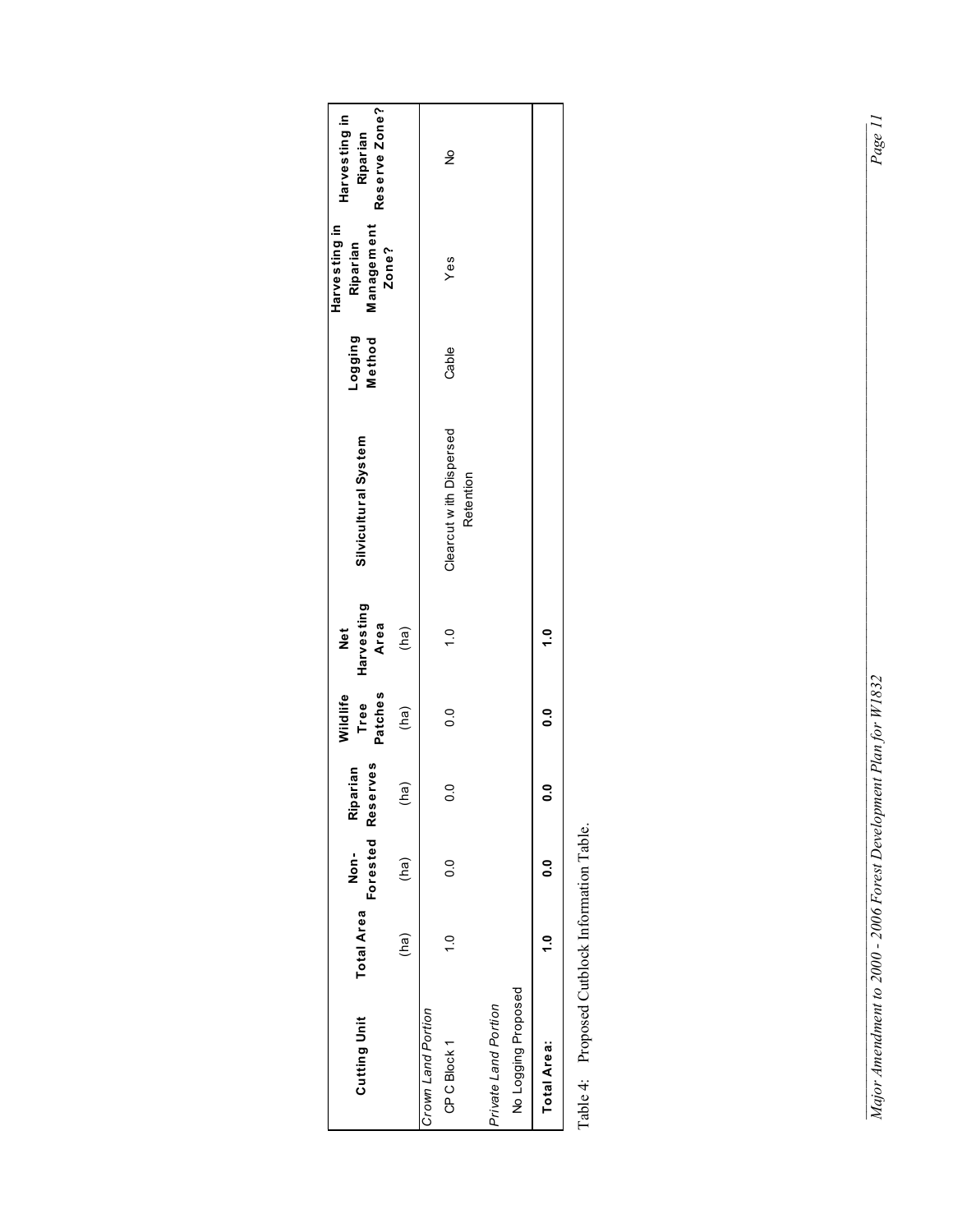## 5 Access Management

#### *5.1 Road Construction, Major Culverts and Bridges*

No road or drainage structure construction is proposed in this FDP Amendment.

#### *5.2 Road Maintenance*

Basic road maintenance will be carried out over the duration of this plan.

Ditches, culverts and cross drains will be kept clear of obstructions at all times. Drainage structures will be inspected every fall to ensure that they are free of obstructions and ready to handle increased winter and spring flows. A second inspection will be performed as soon as possible after snow melt every spring to look for obstructions which may have developed over the winter months.

 $\mathcal{L}_\mathcal{L}$ 

Any other actions deemed necessary to maintain active roads in a suitable conditions for forestry access and to minimize sediment entry into creeks and streams will be taken.

#### *5.3 Road Deactivation*

No road deactivation is proposed in this FDP Amendment.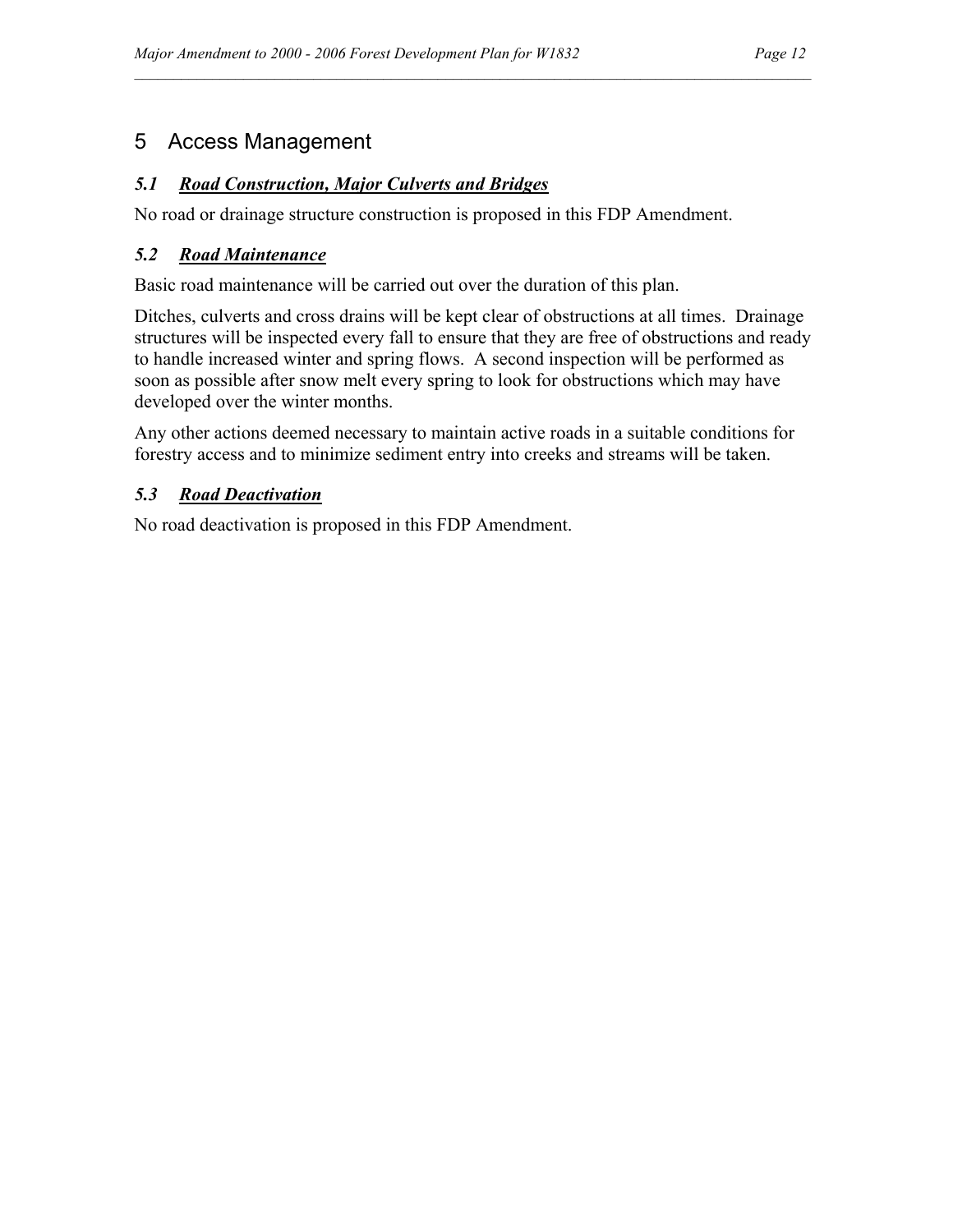## 6 Referrals Process and Responses

#### *6.1 Advertisement*

A newspaper advertisement was published in the May 17 to 19, 2005 editions of the Nelson Daily News to advertise the public referral process of the proposed FDP. A copy of the advertisement is included below:

 $\mathcal{L}_\mathcal{L}$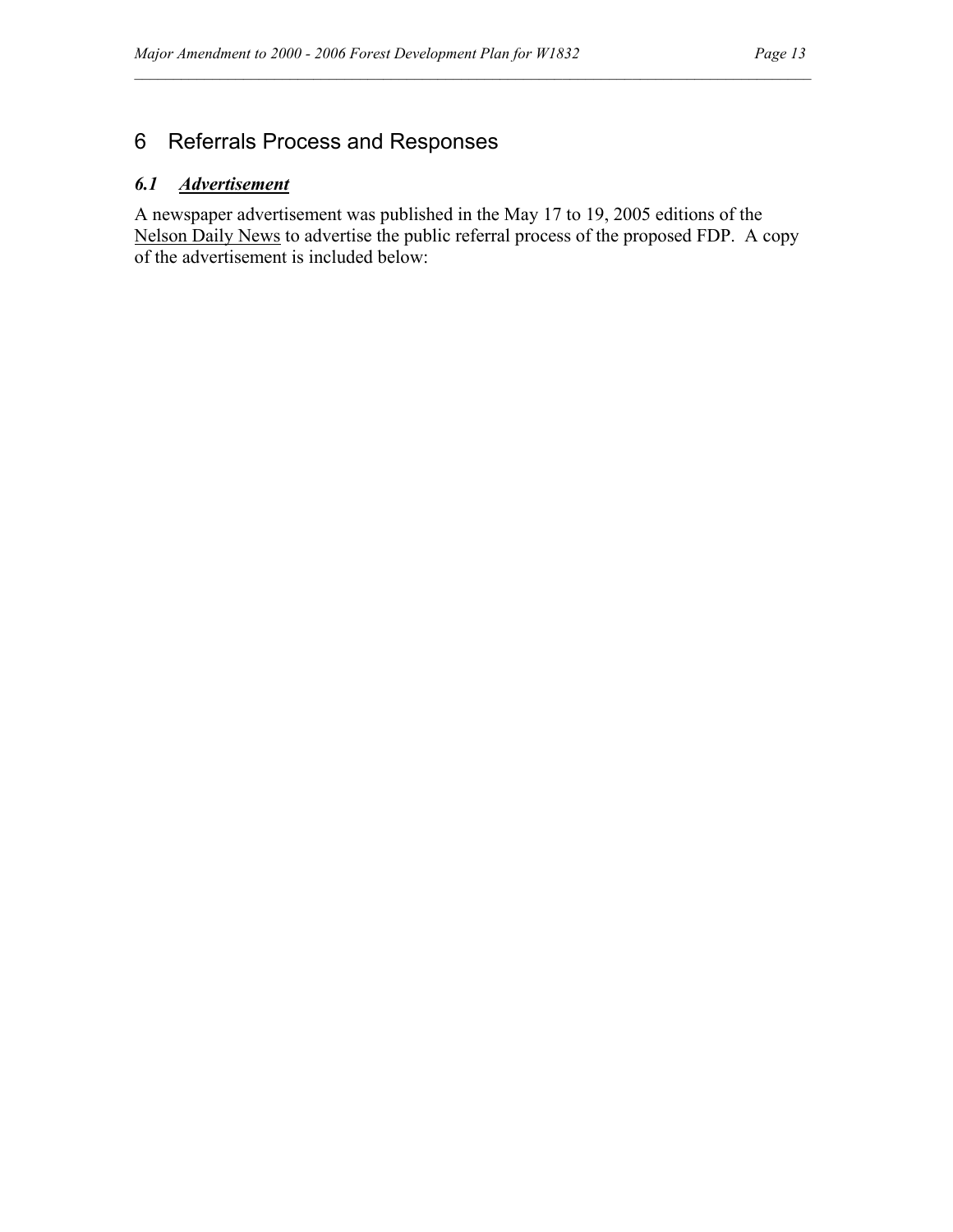### *6.2 Referral Letter*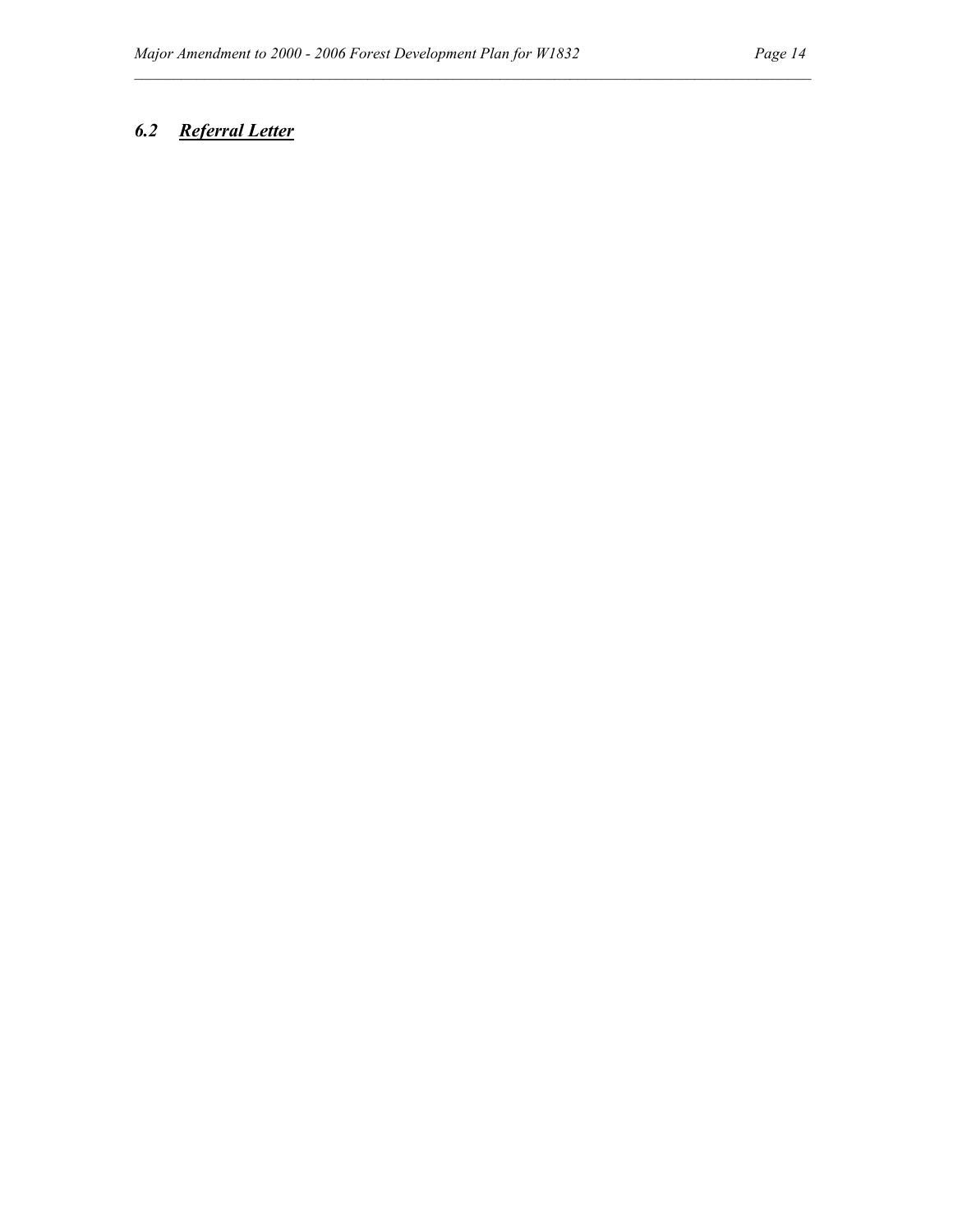### *6.3 First Nations Consultation Process*

The referral letter in Section 6.2 was sent to the following First Nations.

| <b>First Nation</b>                                                                                             | <b>FDP Referrals Contact</b> |
|-----------------------------------------------------------------------------------------------------------------|------------------------------|
| Ktunaxa/Kinbasket Tribal<br>Council<br>#7468 Mission Road<br>Cranbrook, B.C.<br>V1C 7F5                         | Dan Paradis                  |
| Lower Kootenay Band<br>RR #2<br>42 Center Rd.<br>Creston, B.C. V0B 1G2                                          | Curtis Wullum                |
| Okanagan Nation Alliance<br>3255-C Shannon Lake Rd.<br>Westbank, B.C. V4T 1V4                                   | Pauline Terbasket            |
| Westbank First Nation<br><b>Forestry Office</b><br>Suite 301 – 516 Highway 97<br>South<br>Kelowna, B.C. V1Z 3J2 | Paul Bersin                  |
|                                                                                                                 |                              |

 $\mathcal{L}_\mathcal{L}$ 

Table 5: Mailing list for First Nations referral letters.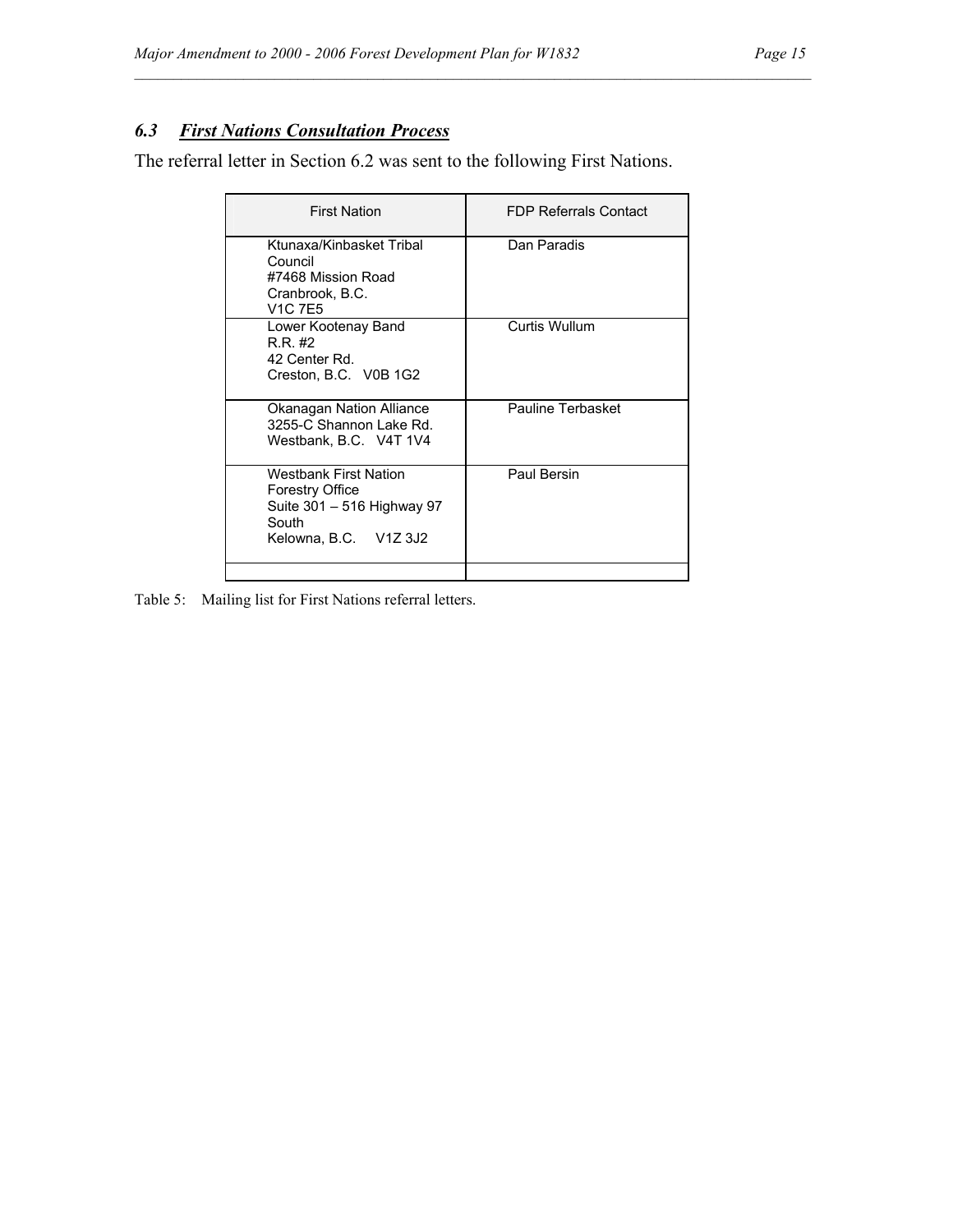#### *6.4 Public Review Open House*

The Open House was held on May 7 in Winlaw. Eleven people attended who registered on the sign in sheet, and at least one attended who did not register. Discussions and information exchange were wide ranging. Most public members were most concerned about potential impacts on water quality, quantity and timing of flow. Other topics raised include general logging practices, road construction practices, wildlife management, and long term development plans.

 $\mathcal{L}_\mathcal{L}$ 

#### *6.5 Review and Comment / Documentation and Referral*

#### 6.5.1 Written Comments Received from Public Review

6.5.1.1 Written comments from

#### 6.5.2 Written Comments Received from First Nations

No written comments received.

#### 6.5.3 Written Comments Received from Resource Agencies

#### *6.6 Summary of Revisions*